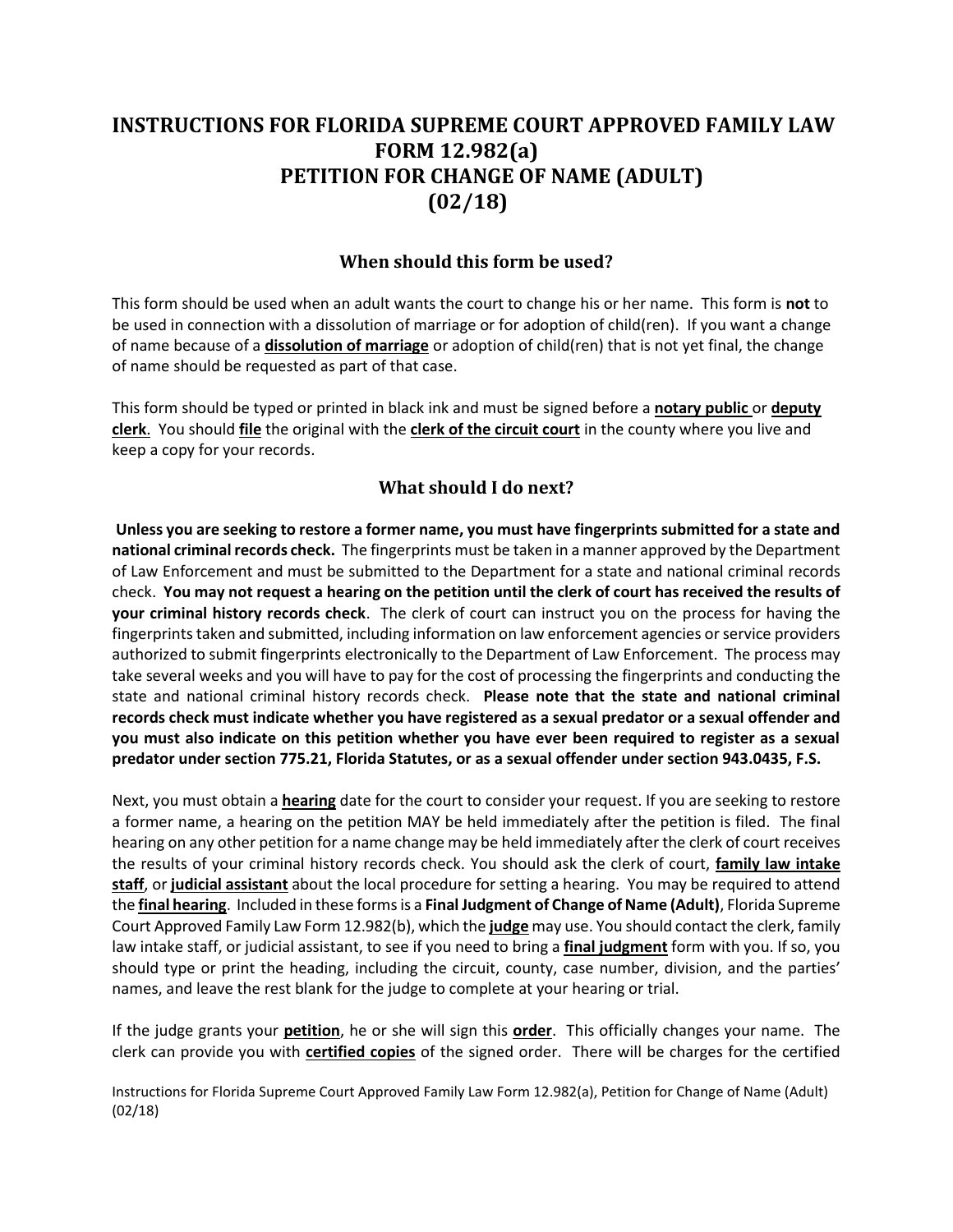copies, and the clerk can tell you the amount of the charges.

#### **Where can I look for more information?**

 **Before proceeding, you should read General Information for Self-Represented Litigants found at the beginning of these forms.** For further information, see Section 68.07, Florida Statutes.

# **IMPORTANT INFORMATION REGARDING E-FILING**

 **pleadings or documents electronically; however, they are not required to do so.** If you choose to file your pleadings or other documents electronically, you must do so in accordance with Florida Rule of Judicial Administration 2.525, and you must follow the procedures of the judicial circuit in which you file. The Florida Rules of Judicial Administration ow require that all petitions, pleadings, and documents be filed electronically except in certain circumstances. **Self-represented litigants may file petitions or other The rules and procedures should be carefully read and followed.** 

# **IMPORTANT INFORMATION REGARDING E-SERVICE ELECTION**

 After the initial service of process of the petition or supplemental petition by the Sheriff or certified process server, the Florida Rules of Judicial Administration now require that all documents required or permitted to be served on the other party must be served by electronic mail (e-mail) except in certain  circumstances. **You must strictly comply with the format requirements set forth in the Rules of Judicial Administration.** If you elect to participate in electronic service, which means serving or receiving pleadings by electronic mail (e-mail), or through the Florida Courts E-Filing Portal, you **must** review Florida Rule of Judicial Administration 2.516. You may find this rule at **www.flcourts.org** through the link to the Rules of Judicial Administration provided under either Family Law Forms: Getting Started, or Rules of Court in the A-Z Topical Index.

 **SELF-REPRESENTED LITIGANTS MAY SERVE DOCUMENTS BY E-MAIL; HOWEVER, THEY ARE NOT REQUIRED TO DO SO.** If a self-represented litigant elects to serve and receive documents by e-mail, the procedures must always be followed once the initial election is made.

 To serve and receive documents by e-mail, you must designate your e-mail addresses by using the  **Designation of Current Mailing and E-mail Address**, Florida Supreme Court Approved Family Law Form 12.915, and you must provide your e-mail address on each form on which your signature appears. Please **CAREFULLY** read the rules and instructions for: **Certificate of Service (General),** Florida Supreme Court Approved Family Law Form 12.914; **Designation of Current Mailing and E-mail Address**, Florida Supreme Court Approved Family Law Form 12.915; and Florida Rule of Judicial Administration 2.516.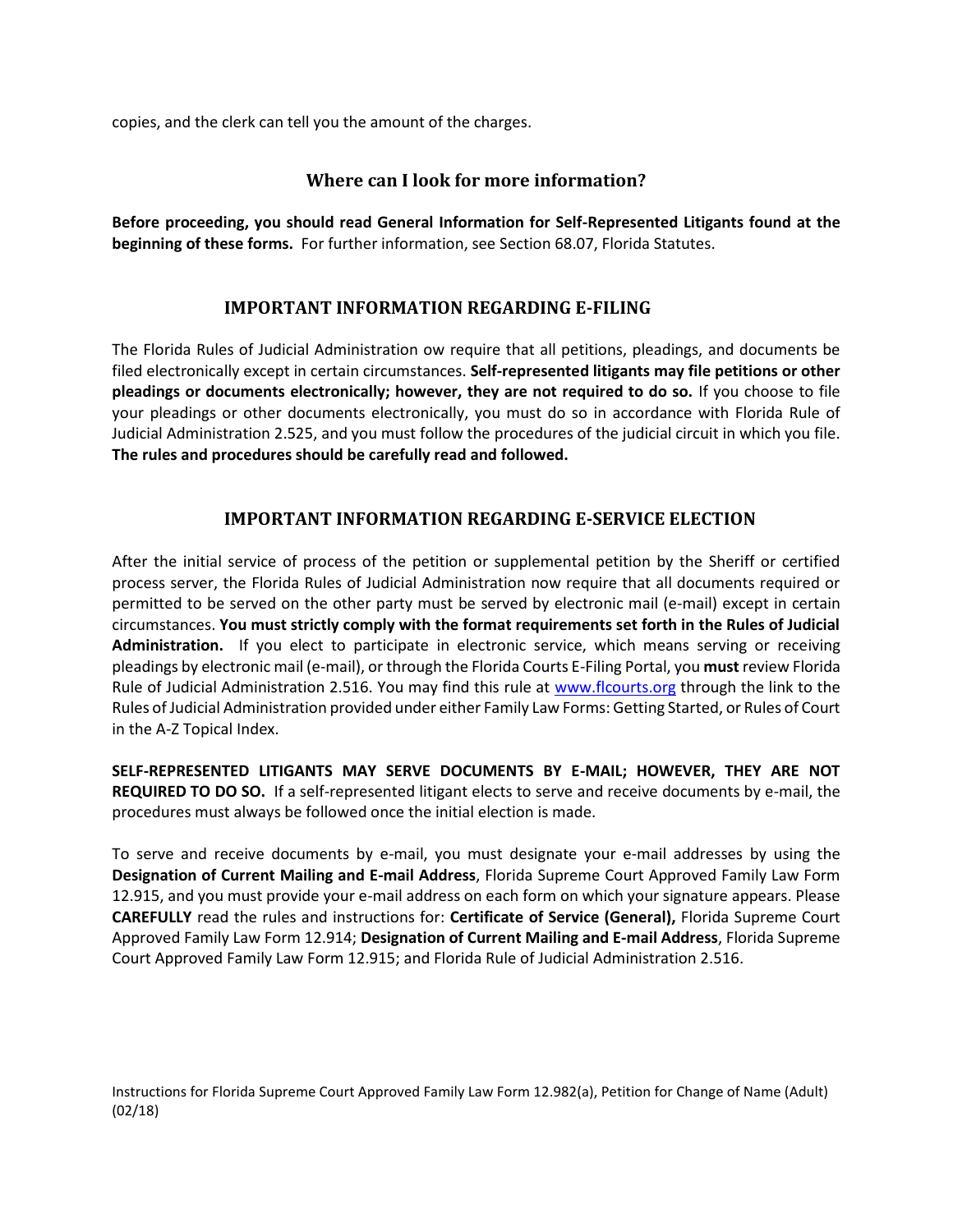# **Special notes...**

 The heading of the form calls for the name of the **petitioner**. Your current name should go there, as you are the one who is asking the court for something. The judicial circuit, case number, and division may be obtained from the clerk of court's office when you file the petition.

 It may be helpful to compile a list of all of the people and/or places that will need a copy of your final judgment. This list may include the driver's license office, social security office, banks, schools, etc. A list will help you know how many copies of your order you should get from the clerk of court after your hearing.

 Remember, a person who is NOT an attorney is called a nonlawyer. If a nonlawyer helps you fill out these forms, that person must give you a copy of a **Disclosure from Nonlawyer**, Florida Family Law Rules of Procedure Form 12.900 (a), before he or she helps you. A nonlawyer helping you fill out these forms also **must** put his or her name, address, and telephone number on the bottom of the last page of every form he or she helps you complete.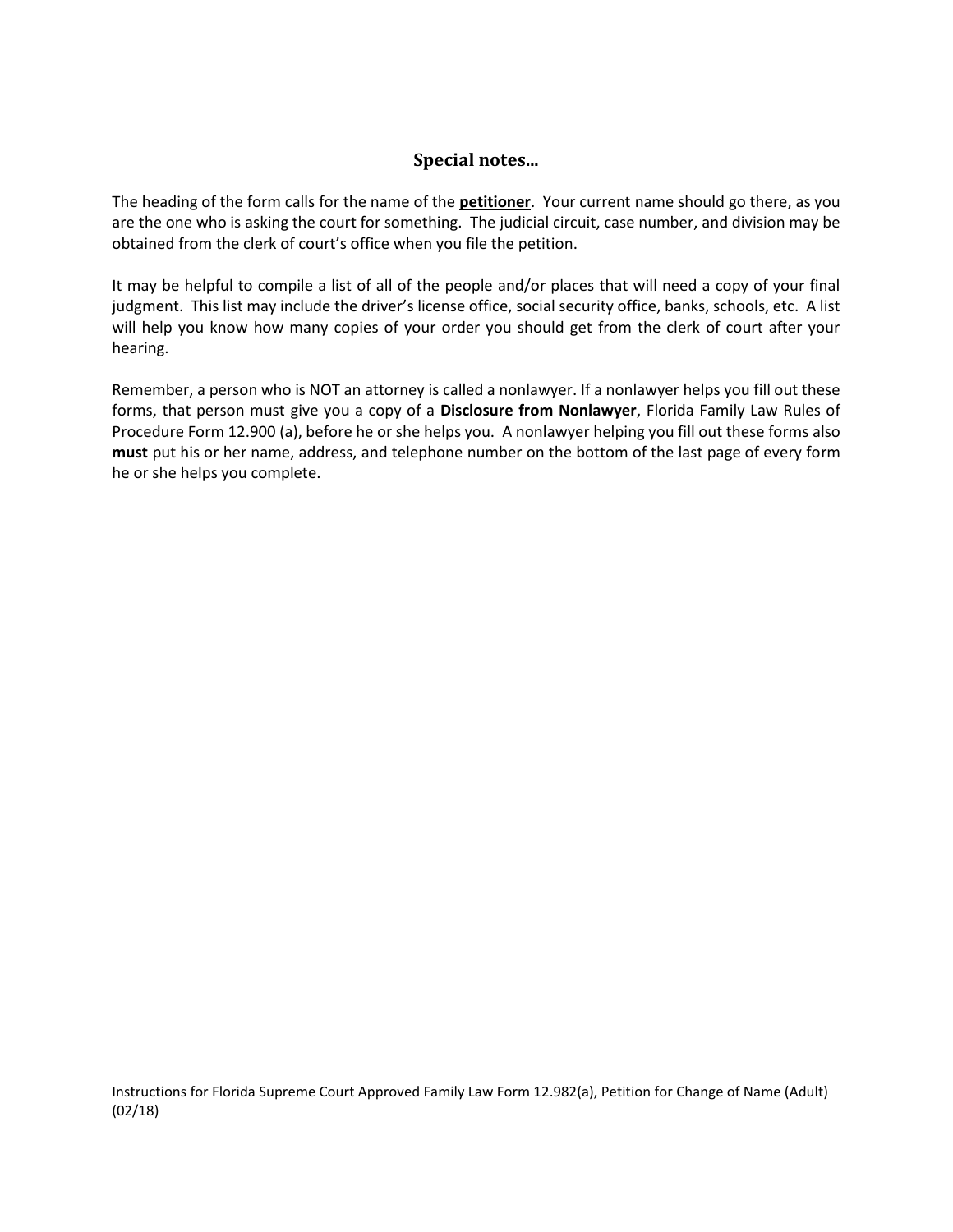| IN THE CIRCUIT COURT OF THE | <b>JUDICIAL CIRCUIT,</b> |
|-----------------------------|--------------------------|
| IN AND FOR                  | <b>COUNTY, FLORIDA</b>   |

IN RE: THE NAME CHANGE OF

\_\_\_\_\_\_\_\_\_\_\_\_\_\_\_\_\_\_\_\_\_\_\_\_\_\_\_\_\_\_\_,

| Case No.: |  |
|-----------|--|
| Division: |  |

Petitioner.

# **PETITION FOR CHANGE OF NAME (ADULT)**

|    | information is true:                                                                                                                                                                                                                                                                                                                                                                                       |
|----|------------------------------------------------------------------------------------------------------------------------------------------------------------------------------------------------------------------------------------------------------------------------------------------------------------------------------------------------------------------------------------------------------------|
|    | I request that my name be changed to: example and a series of the series of the series of the series of the series of the series of the series of the series of the series of the series of the series of the series of the se                                                                                                                                                                             |
|    | 2. I live in _______________________County, Florida, at {street address} _________________________________                                                                                                                                                                                                                                                                                                 |
|    | ${state}$ $_{\_}$ {country} $_{\_}$                                                                                                                                                                                                                                                                                                                                                                        |
|    | 4. My parents' full legal names are :<br>b.<br><u> 1989 - Johann Harry Harry Harry Harry Harry Harry Harry Harry Harry Harry Harry Harry Harry Harry Harry Harry Harry Harry Harry Harry Harry Harry Harry Harry Harry Harry Harry Harry Harry Harry Harry Harry Harry Harry Ha</u><br>c. { <i>If applicable }</i> My parents' maiden name(s) is/are:                                                      |
|    | 5. I have lived in the following places since birth:<br>Dates (to/from)<br><b>Address</b><br>$\frac{1}{2}$<br>$\frac{\sqrt{2}}{2}$<br><u> 1989 - Johann Stoff, amerikansk politiker (d. 1989)</u><br><u> 1989 - Johann Stoff, deutscher Stoff, der Stoff, der Stoff, der Stoff, der Stoff, der Stoff, der Stoff, der S</u><br>Please indicate here if you are continuing these facts on an attached page.) |
| 6. | Family<br>[Indicate all that apply]                                                                                                                                                                                                                                                                                                                                                                        |

a. $\boxed{\underline{\qquad}}$  I am not married.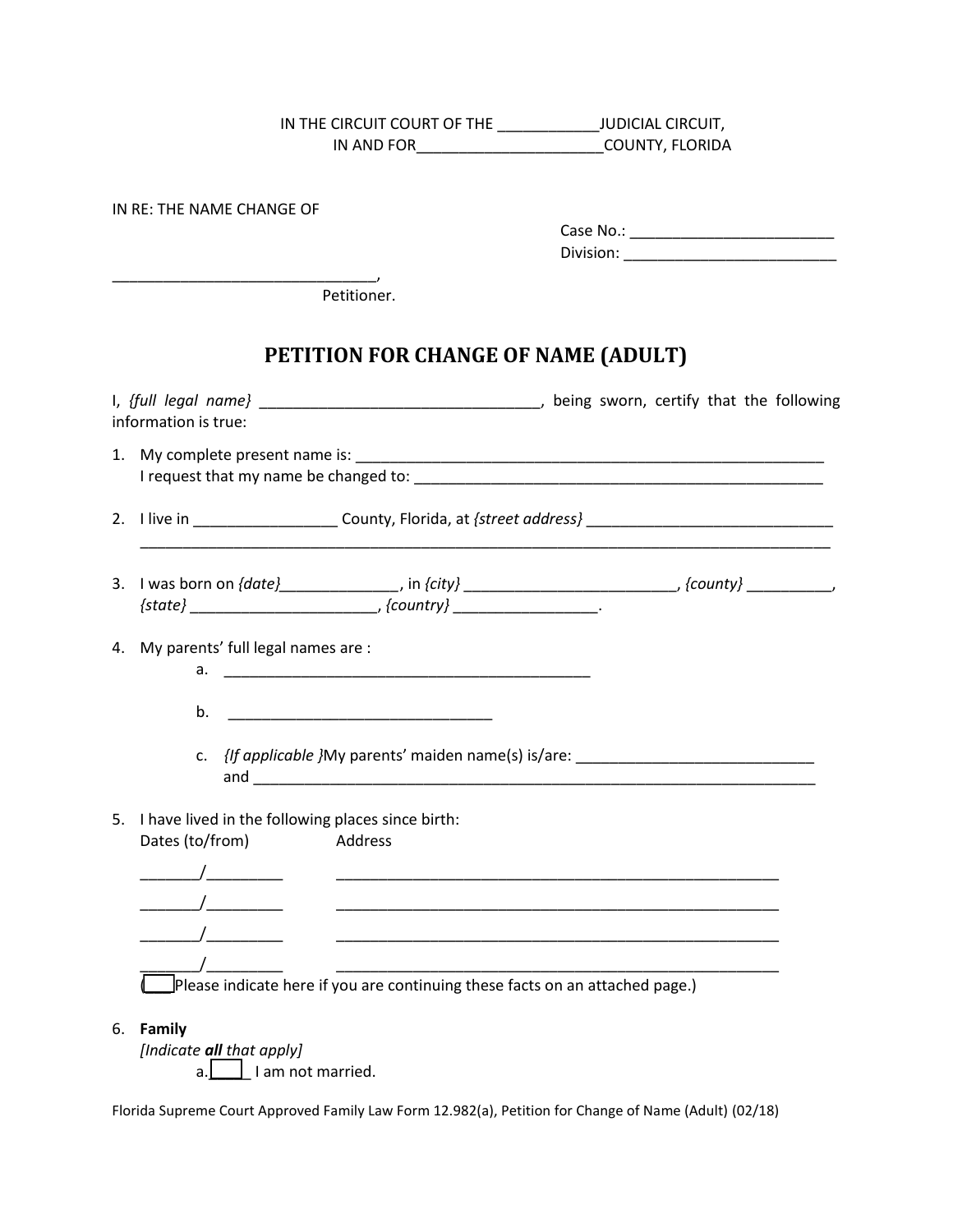|    | b.                                                                                                                                                                                                                                                                                                                                                                                       |
|----|------------------------------------------------------------------------------------------------------------------------------------------------------------------------------------------------------------------------------------------------------------------------------------------------------------------------------------------------------------------------------------------|
|    | c. $\Box$ I do not have child(ren).                                                                                                                                                                                                                                                                                                                                                      |
|    | d. The name(s), age(s), and address(es) of my child(ren) are as follows (all children,<br>including those over 18, must be listed):                                                                                                                                                                                                                                                      |
|    | Name {last, first, middle initial} Age Address, City, State                                                                                                                                                                                                                                                                                                                              |
|    |                                                                                                                                                                                                                                                                                                                                                                                          |
|    | $\Box$ Please indicate here if you are continuing these facts on an attached page.)                                                                                                                                                                                                                                                                                                      |
| 7. | <b>Former names</b><br>[Indicate all that apply]<br>a. $\Box$ My name has never been changed by a court.                                                                                                                                                                                                                                                                                 |
|    | b. My name previously was changed by court order from __________________________                                                                                                                                                                                                                                                                                                         |
|    | A copy of the court order is attached.                                                                                                                                                                                                                                                                                                                                                   |
|    | c. My name previously was changed by marriage from _____________________________                                                                                                                                                                                                                                                                                                         |
|    | A copy of the marriage certificate is attached.                                                                                                                                                                                                                                                                                                                                          |
|    | I have never been known or called by any other name.<br>d. I                                                                                                                                                                                                                                                                                                                             |
|    | e. $\Box$ I have been known or called by the following other name(s): <i>{list name(s) and explain</i><br>where you were known or called by such name(s)} $\frac{1}{2}$ [10] $\frac{1}{2}$ [10] $\frac{1}{2}$ [10] $\frac{1}{2}$ [10] $\frac{1}{2}$ [10] $\frac{1}{2}$ [10] $\frac{1}{2}$ [10] $\frac{1}{2}$ [10] $\frac{1}{2}$ [10] $\frac{1}{2}$ [10] $\frac{1}{2}$ [10] $\frac{1}{2}$ |
| 8. | Occupation<br>My occupation is:<br>and the control of the control of the control of the control of the control of the control of the control of the                                                                                                                                                                                                                                      |
|    |                                                                                                                                                                                                                                                                                                                                                                                          |
|    | During the past 5 years, I have had the following jobs:                                                                                                                                                                                                                                                                                                                                  |
|    | Dates (to/from)<br>Employer and employer's address                                                                                                                                                                                                                                                                                                                                       |

Florida Supreme Court Approved Family Law Form 12.982(a), Petition for Change of Name (Adult) (02/18)

\_\_\_\_\_\_\_/\_\_\_\_\_\_\_ \_\_\_\_\_\_\_\_\_\_\_\_\_\_\_\_\_\_\_\_\_\_\_\_\_\_\_\_\_\_\_\_\_\_\_\_\_\_\_\_\_\_\_\_\_\_\_\_\_\_\_\_\_\_\_\_\_\_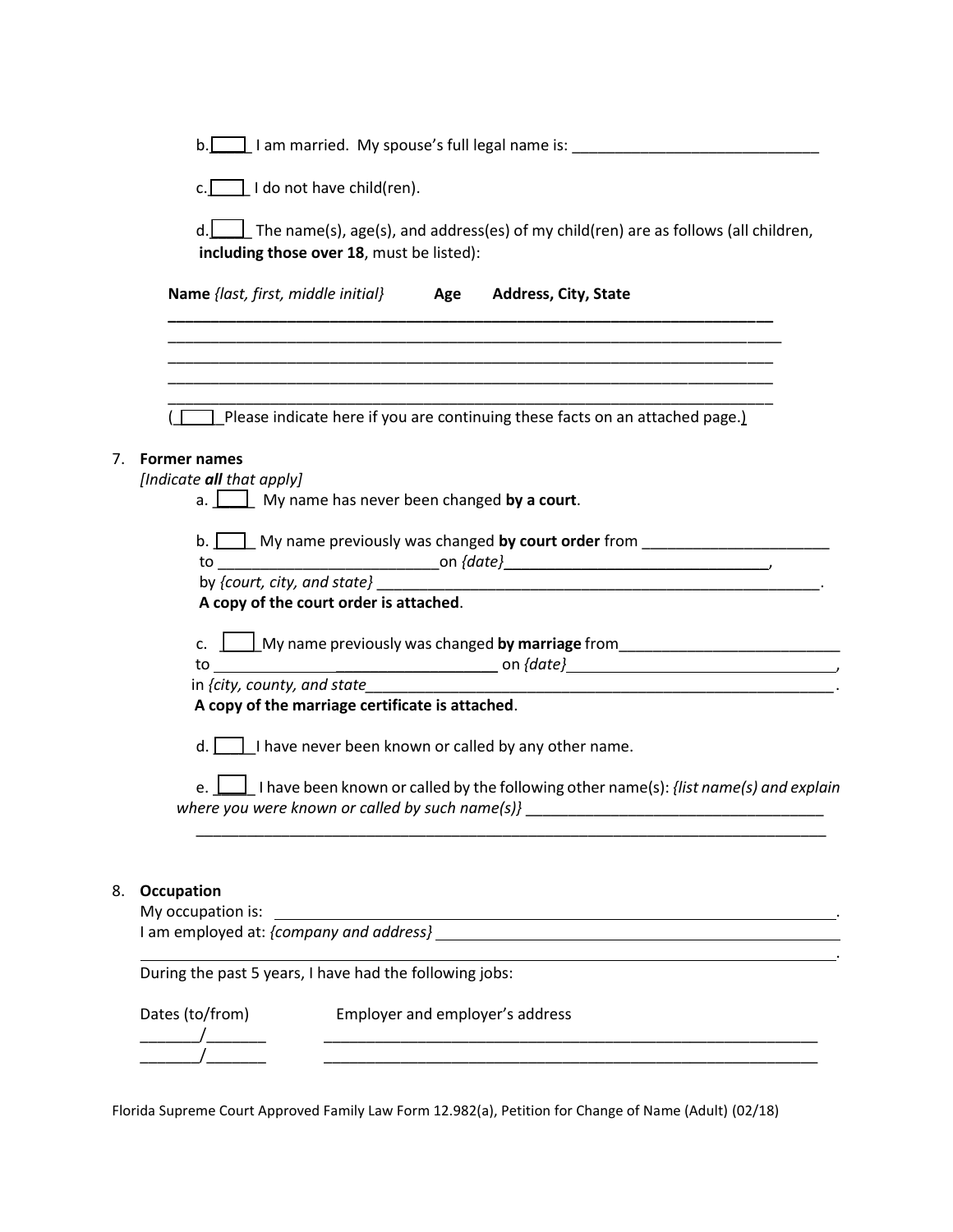|    | Please indicate here if you are continuing these facts on an attached page.)      |  |  |  |
|----|-----------------------------------------------------------------------------------|--|--|--|
|    |                                                                                   |  |  |  |
| 9. | <b>Business [Choose one only]</b><br>$\perp$ I do not own and operate a business. |  |  |  |
|    |                                                                                   |  |  |  |
|    | $\perp$ I own and operate a business. The name of the business is: $\_\_$         |  |  |  |
|    |                                                                                   |  |  |  |
|    |                                                                                   |  |  |  |
|    |                                                                                   |  |  |  |
|    | 10. Profession                                                                    |  |  |  |
|    | [Choose one only]                                                                 |  |  |  |
|    | $\Box$ I am not in a profession.                                                  |  |  |  |
|    |                                                                                   |  |  |  |
|    | I have practiced this profession:                                                 |  |  |  |
|    | Dates (to/from)<br>Place and address                                              |  |  |  |
|    |                                                                                   |  |  |  |
|    |                                                                                   |  |  |  |
|    |                                                                                   |  |  |  |
|    | Please indicate here if you are continuing these facts on an attached page.)      |  |  |  |
|    |                                                                                   |  |  |  |
|    | 11. Education<br>I have graduated from the following school(s):                   |  |  |  |
|    | Date of<br>Degree                                                                 |  |  |  |
|    | Received<br>Graduation<br>School                                                  |  |  |  |
|    |                                                                                   |  |  |  |
|    |                                                                                   |  |  |  |

( $\Box$ )  $\Box$  Please indicate here if you are continuing these facts on an attached page.)

#### 12. **Criminal History**

*Indicate all that apply* 

 $\Box$  I have never been arrested for or charged with, pled guilty or nolo contendere to, or been found to have committed a criminal offense, regardless of adjudication.

I have a criminal history. In the past I have been arrested for or charged with, pled guilty or nolo contendere to, or been found to have committed a criminal offense, regardless of adjudication. The details of my criminal history are: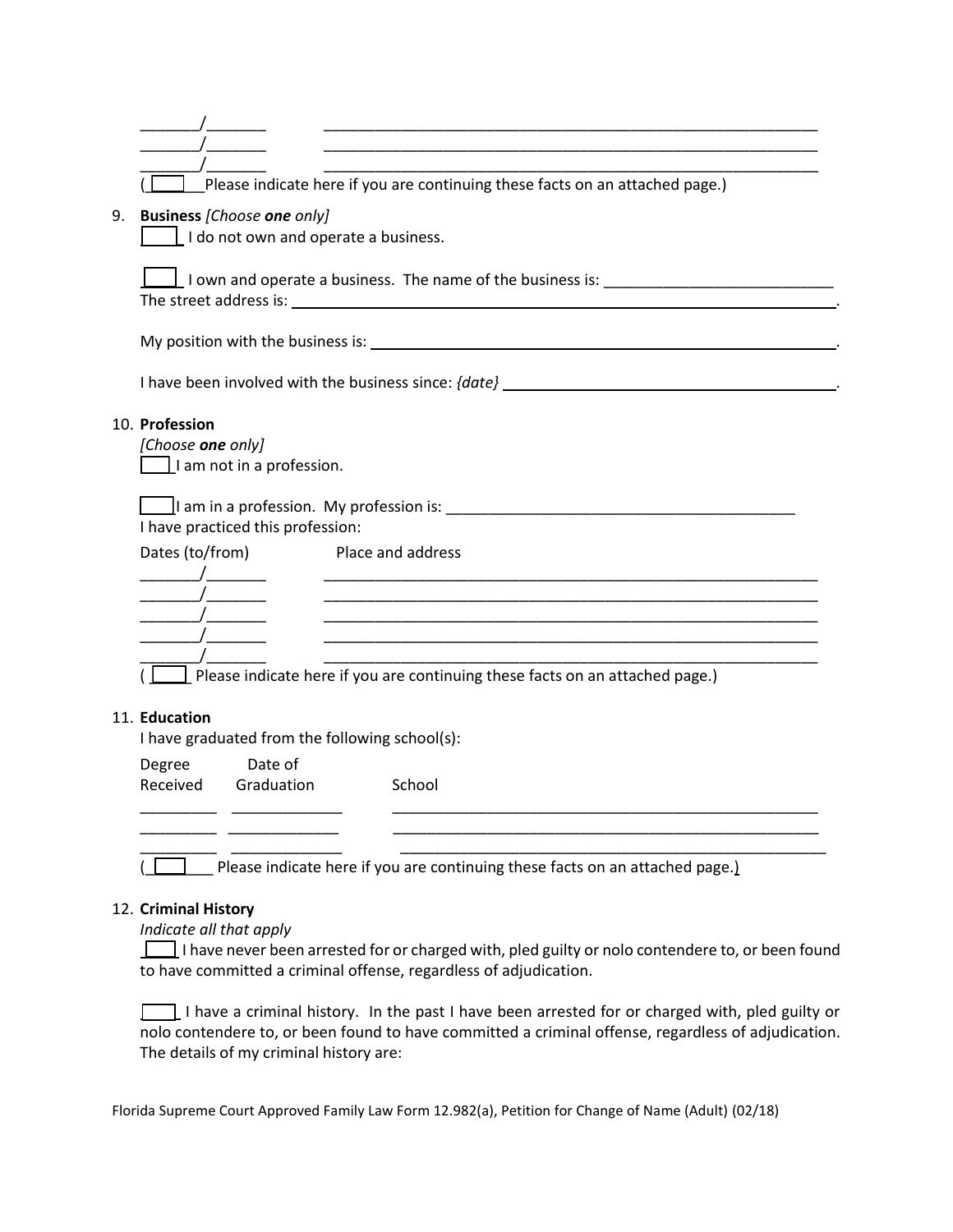| Date                                                                                                                                                                                                                                                                                                                                                     | City/State |          |                                                                         | Event (arrest, charge, plea, or adjudication)                                                                                                                                                                            |                    |
|----------------------------------------------------------------------------------------------------------------------------------------------------------------------------------------------------------------------------------------------------------------------------------------------------------------------------------------------------------|------------|----------|-------------------------------------------------------------------------|--------------------------------------------------------------------------------------------------------------------------------------------------------------------------------------------------------------------------|--------------------|
|                                                                                                                                                                                                                                                                                                                                                          |            |          |                                                                         | Please indicate here if you are continuing these facts on an attached page.)                                                                                                                                             |                    |
| Florida Statutes.                                                                                                                                                                                                                                                                                                                                        |            |          |                                                                         | $\Box$ have $\Box$ have not ever been required to register as a sexual predator under section 775.21,                                                                                                                    |                    |
| 943.0435, Florida Statutes.                                                                                                                                                                                                                                                                                                                              |            |          |                                                                         | I incomposing have not ever been required to register as a sexual offender under section                                                                                                                                 |                    |
| 13. Bankruptcy<br>[Choose one only]<br>$\Box$ have never been adjudicated bankrupt.                                                                                                                                                                                                                                                                      |            |          |                                                                         |                                                                                                                                                                                                                          |                    |
| $\{county\}$ $\qquad \qquad$ $\qquad$ $\qquad$ $\qquad$ $\qquad$ $\qquad$ $\qquad$ $\qquad$ $\qquad$ $\qquad$ $\qquad$ $\qquad$ $\qquad$ $\qquad$ $\qquad$ $\qquad$ $\qquad$ $\qquad$ $\qquad$ $\qquad$ $\qquad$ $\qquad$ $\qquad$ $\qquad$ $\qquad$ $\qquad$ $\qquad$ $\qquad$ $\qquad$ $\qquad$ $\qquad$ $\qquad$ $\qquad$ $\qquad$ $\qquad$<br>page.) |            |          |                                                                         | $\Box$ I was adjudicated bankrupt on { <i>date} _________________,</i> in { <i>city} __________________________</i><br>$\Box$ Please indicate here if you have filed additional bankruptcies, and explain on an attached |                    |
| 14. Creditor(s)' Judgments<br>[Choose one only]                                                                                                                                                                                                                                                                                                          |            |          | I have never had a money judgment entered against me by a creditor.     |                                                                                                                                                                                                                          |                    |
| The following creditor(s)' money judgment(s) have been entered against me:                                                                                                                                                                                                                                                                               |            |          |                                                                         |                                                                                                                                                                                                                          |                    |
| Date                                                                                                                                                                                                                                                                                                                                                     | Amount     | Creditor | Court entering judgment and case number                                 |                                                                                                                                                                                                                          | if Paid $\{date\}$ |
|                                                                                                                                                                                                                                                                                                                                                          |            |          |                                                                         |                                                                                                                                                                                                                          |                    |
|                                                                                                                                                                                                                                                                                                                                                          |            |          | Please indicate here if these facts are continued on an attached page.) |                                                                                                                                                                                                                          |                    |

#### 15. **Fingerprints and Criminal History Records Check**

 Unless I am seeking to restore a former name, a copy of my fingerprints has been taken in a manner approved by the Department of Law Enforcement and submitted for a state and national criminal history records check. **I understand that I cannot request a hearing on my Petition until the Clerk of Court receives the results of the criminal history records check. I also understand that the state and national records check must indicate whether I have registered as either a sexual predator or sexual offender.** 

 16. I have no ulterior or illegal purpose for filing this petition, and granting it will not in any manner invade the property rights of others, whether partnership, patent, good will, privacy, trademark, or otherwise.